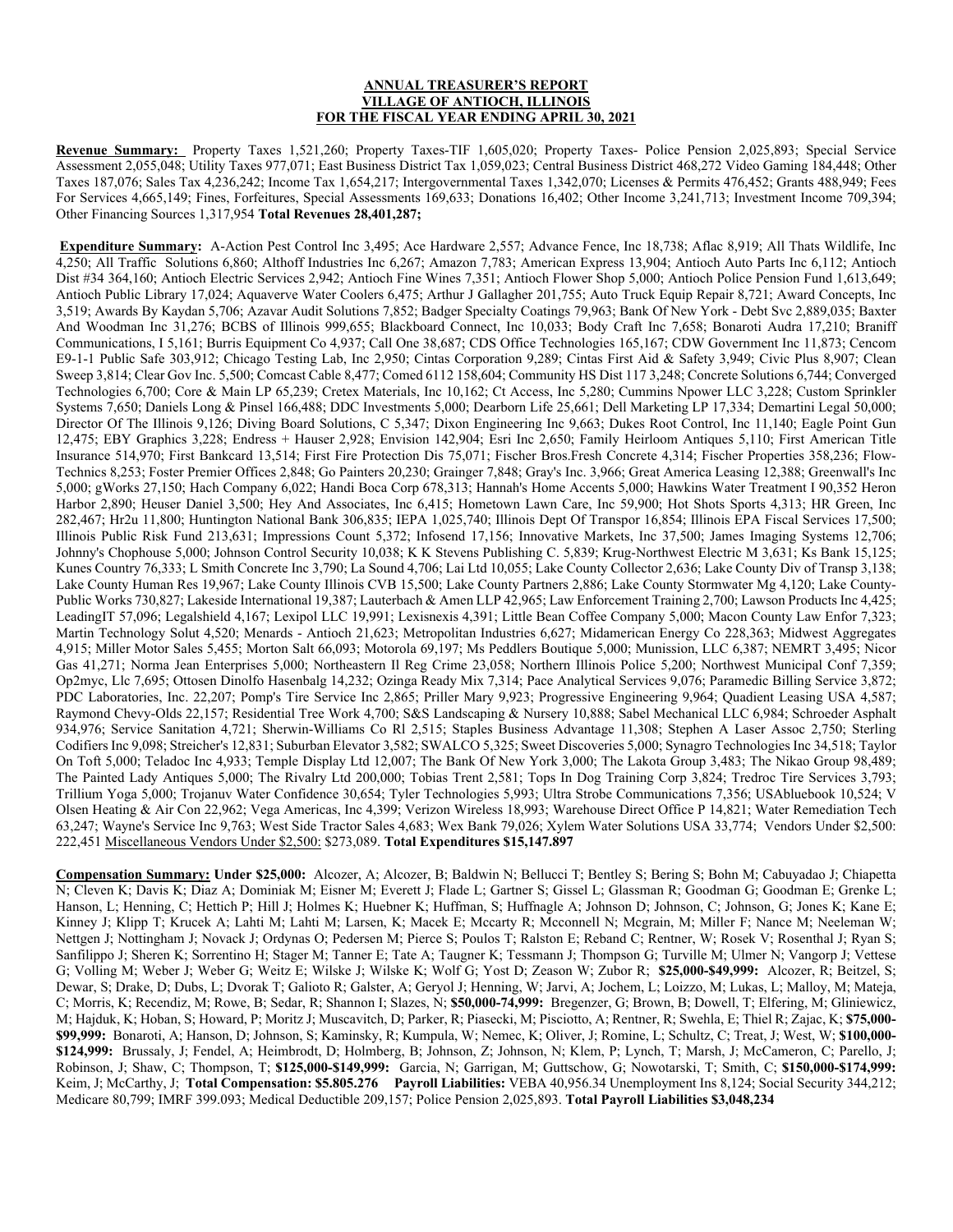## **SUMMARY STATEMENT OF CONDITION**

|                                                                      | <b>GENERAL</b>                                           | <b>SPECIAL</b><br><b>REVENUE</b> | <b>CAPITAL</b><br><b>PROJECTS</b>                      | <b>DEBT</b><br><b>SERVICE</b> | <b>ENTERPRISE</b>                               | <b>FIDUCIARY</b> | <b>DIS CRETELY</b><br>PRESENTED<br><b>COMPONENT</b><br><b>UNITS</b> |
|----------------------------------------------------------------------|----------------------------------------------------------|----------------------------------|--------------------------------------------------------|-------------------------------|-------------------------------------------------|------------------|---------------------------------------------------------------------|
| <b>Revenues</b>                                                      | 13,949,546                                               | 4,333,336                        | 109,468                                                |                               | 4,333,688                                       | 7,526,981        |                                                                     |
| <b>Expenditures</b>                                                  | 11,721,771                                               | 2,841,293                        | 1,844,905                                              |                               | 3,656,938                                       | 3,467,390        |                                                                     |
| <b>Excess of Revenues Over (Under)</b>                               |                                                          |                                  |                                                        |                               |                                                 |                  |                                                                     |
| <b>Expenditures</b>                                                  | 2,227,775                                                | 1,492,043                        | (1,735,437)                                            |                               | 676,750                                         | 4,059,591        |                                                                     |
| <b>Transfers In</b>                                                  |                                                          | 200,000                          | 1,117,954                                              |                               |                                                 |                  |                                                                     |
| <b>Transfers Out</b>                                                 | (1, 117, 954)                                            | (200,000)                        |                                                        |                               |                                                 |                  |                                                                     |
| <b>Bond Proceeds</b>                                                 |                                                          |                                  |                                                        | $\overline{\phantom{a}}$      |                                                 |                  |                                                                     |
| Other                                                                |                                                          |                                  |                                                        | $\overline{\phantom{a}}$      |                                                 |                  |                                                                     |
| <b>Previous Year Fund Balance</b><br><b>Current Year Ending Fund</b> | 5,697,043                                                | 1,384,870                        | 588,007                                                | $\overline{\phantom{a}}$      | 42,175,424                                      | 11,373,503       |                                                                     |
| <b>Balance</b>                                                       | 6,806,864                                                | 2,876,913                        | (29, 476)                                              | $\overline{\phantom{a}}$      | 42,852,174                                      | 15,433,094       |                                                                     |
|                                                                      | <b>OUTSTANDING</b><br><b>BEGINNING OF</b><br><b>YEAR</b> |                                  | <b>ISSUED</b><br><b>CURRENT</b><br><b>FIS CAL YEAR</b> |                               | <b>RETIRED</b><br><b>CURRENT</b><br><b>YEAR</b> |                  | <b>OUTSTANDING</b><br><b>END OF YEAR</b>                            |
| <b>TO TAL DEBT</b>                                                   |                                                          |                                  |                                                        |                               |                                                 |                  |                                                                     |
| <b>General Obligation Bonds</b>                                      |                                                          |                                  |                                                        |                               |                                                 |                  |                                                                     |
| <b>Alternate Revenue Bonds</b>                                       | 4,690,000                                                |                                  |                                                        |                               | 725,000                                         |                  | 3,965,000                                                           |
| <b>Revenue Bonds</b>                                                 |                                                          |                                  |                                                        |                               |                                                 |                  |                                                                     |
| <b>Debt Certificates</b>                                             | 905,000                                                  |                                  |                                                        |                               | 45,000                                          |                  | 860,000                                                             |
| <b>Contractual Commitments</b>                                       | 10,020,777                                               |                                  |                                                        |                               | 1,137,373                                       |                  | 8,883,404                                                           |
| <b>Total</b>                                                         | 15,615,777                                               |                                  |                                                        |                               | 1,907,373                                       |                  | 13,708,404                                                          |

Subscribed and sworn to this 22nd day of October 2021

Joy McCarthy, Finance Director/Treasurer